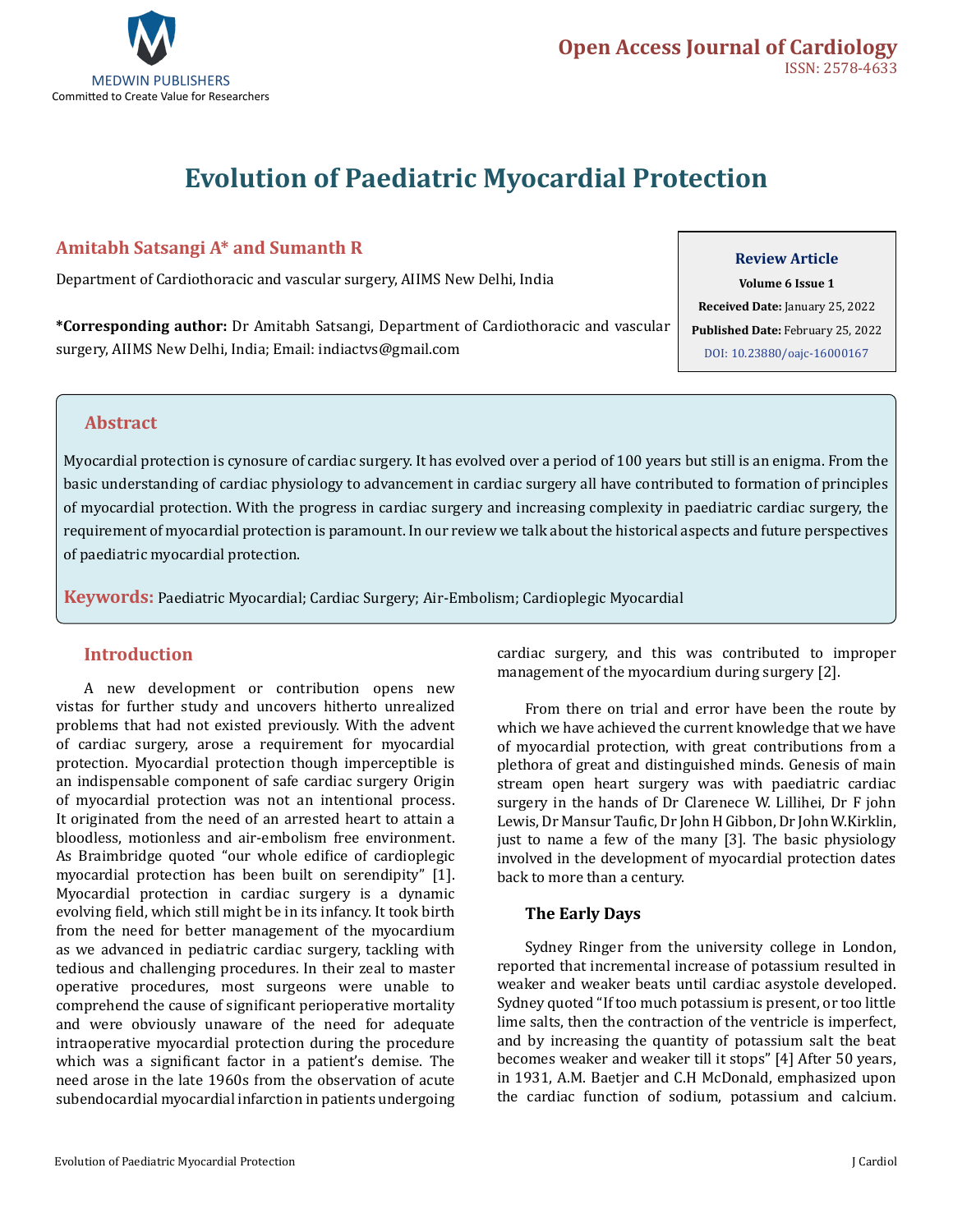They concluded that calcium was determined to be essential for the production of strong, mechanical contractions of the myocytes. Sodium is responsible for the initiation and maintenance of spontaneous rhythmic contractions of the heart Lastly potassium had an antagonistic effect on sodium and calcium and appeared to regulate the interactions between sodium and calcium [5]. In 1935 George H. Zwitster and T.E. Boyd reported that the ventricles ceased contractile activity when soaked for 1 to 2 hours in Ringers solution modified to contain 0.2 % to 0.4% potassium chloride [6]. During this era, cardiac surgery was still an experimental branch and open heart surgery was still decades away. These concepts of action of ions on cardiac musculature would invariably form the basis of myocardial protection in future. Hypothermia which has an eminent place in myocardial protection as well as cardiovascular surgery has its humble beginning in ancient Greece, where it was used for treatment for tetanus by Hippocrates [7].

#### **Era of Open-Heart Surgery**

Theodor Billroth, one of the pioneers of modern abdominal surgery once stated: "A surgeon who tries to suture a heart wound deserves to lose the esteem of his colleagues" in 1896 [8]. The success of Prof Alfred Blalock, Dr Robert Gross, Dr Clarence Crafoord had proved the feasibility of cardiac surgery contrary to the earlier believes [9-11]. In 1950s Wilfred G Bigelows was investigating general hypothermia for reducing the oxygen requirements of the body in order to allow exclusion of the heart from the circulation, thus allowing surgeries on the heart [12]. In 1952 John F Lewis and Mansur Tauffic using Wilfred G Bigelows hypothermic principles successfully closed an Atrial septal defect under direct vision with inflow occlusion [13]. Their intention for using hypothermia was not myocardial protection, rather to achieve a blood less field and a still heart to work upon. Later on in 1953 Dr John H. Gibbon Jr used his cardiopulmonary bypass machine to successfully close an atrial septal defect [14]. This being a landmark in cardiac surgery, as it gave the control in hand of the surgeon to peacefully work on the heart. In 1954 C.W. Lillehei used his concept of cross circulation to perform a number of open heart surgeries, establishing its feasibility [15]. Though such a huge stride had taken place over a period of couple of years, the concept of myocardial protection was still nowhere in picture. After the development of heart lung machine, open heart surgery took off; a partly unforeseen challenge was the requirement to arrest the heart for adequate anatomic repair. Soon thereafter a further discovery was that surgical needs conflicted with myocardial demands. Surgeons require rapid induction, maintenance and easy reversal of cardiac arrest.

Myocardium requires that the cell machinery remains intact with rapid restoration of metabolism and function after

cardiac arrest. With the advent of open heart surgery came in the problems of air -embolism, dynamic and blood pooled operative fields. To overcome the above mentioned problems, surgeons devised the method of elective cardiac arrest. Elective cardiac arrest itself subjected the heart to ischemic insult, thus there was a requirement of a balance between an acceptable operative field and a preserved myocardium. This requirement paved the way for development of methods for myocardial protection.

#### **The Hyperkalemic Arrest**

In 1955 came the study of Denis Melrose, born out of inadequate operative conditions during repair of mitral valve in the presence of aortic regurgitation. Denis Melrose emphasized on the need of unhurried correction of cardiac abnormalities under direct vision with a blood less field and no fear of air embolism.

Melrose advocated the use of potassium citrate to voluntarily arrest the heart and re-start the heart voluntarily [16]. In 1958, Melrose and Frank Gerbode published their work with potassium citrate arrest in 34 clinical cases of open heart surgery at Stanford university hospital [17]. After gaining experience in dogs they applied aortic root injections of potassium citrate for arrest of the human heart. The potassium citrate, maintained highly concentrated in glass vials prior to use, was dissolved in 30 ml batches of blood giving an injectate concentration in excess of 200 mM. The injection provided immediate cardiac arrest and conditions for short-lasting anatomic repair. Melrose's report in 1955 led to international recognition and adoption of his technique. Denis Melrose with his studies was successful in initiating the concept of elective cardiac arrest in order to aid cardiac surgery.

Will Sealy and colleagues report their modification of Melrose method with the use of potassium citrate, magnesium sulfate and neostigmine they achieved ischemic periods as long as 52 minutes [18]. Will Sealy and colleagues are credited with coining the term "cardioplegia". Like any other procedure soon the pitfalls of potassium citrate were evident. It was seen that use of potassium citrate caused myocardial damage, myocardial necrosis and sometimes irreversible ventricular fibrillation. These findings were well documented un 1959 by James A. Helmsworth, 1960, McFarland and coworkers [19,20]. These reports lead to a search for other methods for safer elective cardiac arrest to perform cardiac surgery and abandoning Melrose's method. After Melrose era, the concept of myocardial protection was sought after.

Myocardial protection is not merely arresting the heart to achieve an ideal operative field It deals with preserving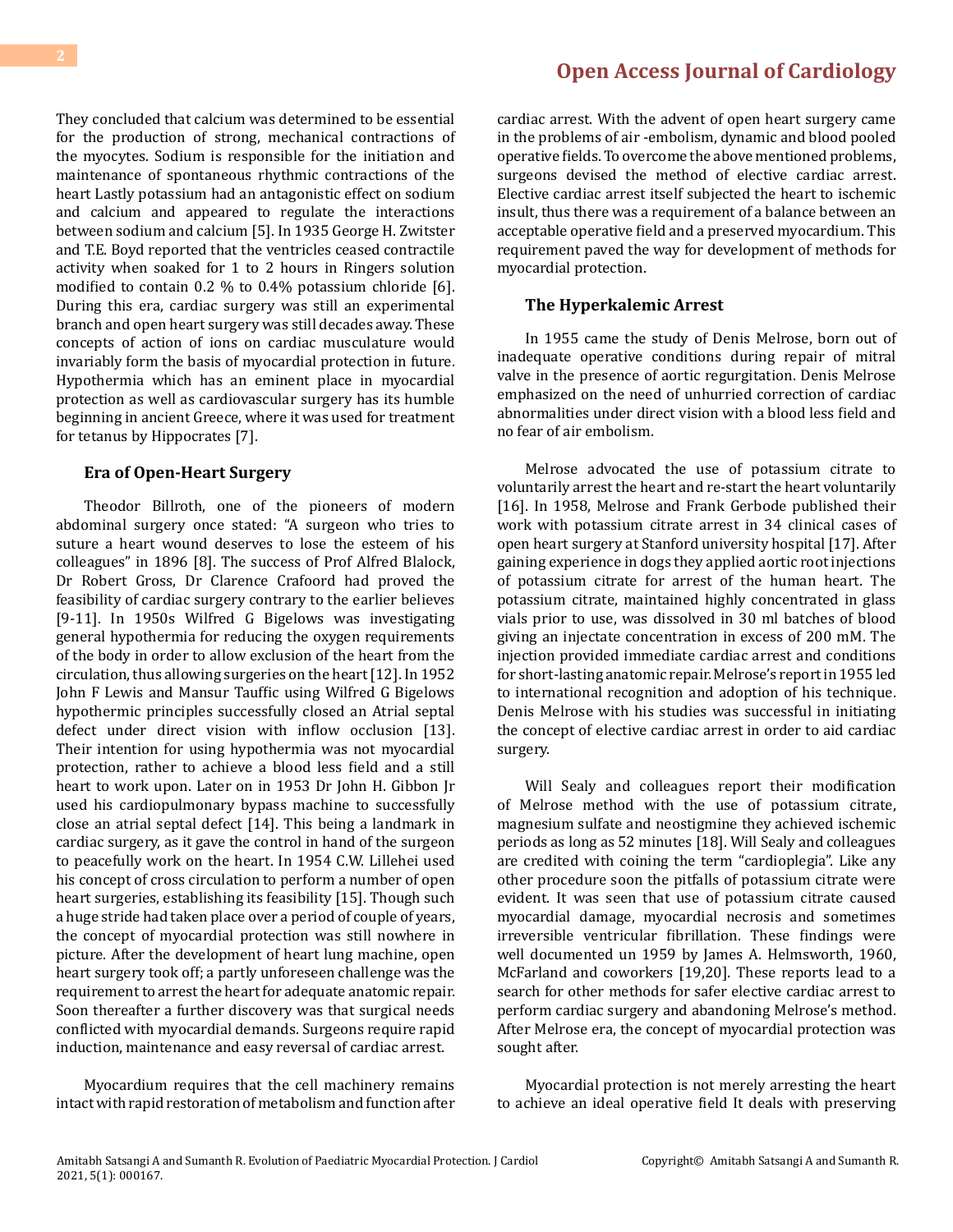the myocardium while it is being worked upon and has many components. By 1960s we had come across two methods of effective myocardial protection. Hypothermia which decreased the metabolic activity as well as requirement of the myocardium and potassium induced arrest of the heart, again decreasing the metabolic requirement of the myocardium [21,22]. In the view of myocardial toxicity of potassium citrate, there was a search of alternate methods to achieve arrest. These methods were direct coronary perfusion, intermittent occlusion, topical hypothermia or normothermic ischemia. During 1960s and early 1970s direct coronary perfusion with intermittent aortic occlusion becomes the preferred method for myocardial protection [23]. This method had its drawback of flooding the operative field with blood, coronary embolism and coronary damage. In 1972 Gerald Buckberg from the University of California found that non-physiological coronary perfusion lead to subendocardial ischemia and necrosis [24].

#### **Topical Hypothermia**

In 1961 Hufnagel and colleagues introduced profound cardiac cooling using ice slush [25]. Norman Shumway and associates introduced selective hypothermia in anoxic cardiac arrest. They produced local hypothermia of the heart by simple perfusion of the suspended pericardial sac with a 4 deg Celsius solution of isotonic saline [26]. Selective hypothermia showed excellent result as shown by Paul W sanger and associates and Norman Shumway [27]. The greatest limitations of topical cardiac hypothermia were the short duration of safe ischemic arrest as short as 70 minutes. Normothermic ischemic arrest was adopted by Denton A. Cooley in 1964 for a period of time; IT gained popularity soon to be discarded as other method s in the view of subendocardial necrosis, "stone heart "phenomenon [28]. Depletion of myocardial ATP was proposed as the cause. By this time chemical cardioplegia was resurfacing with modifications in its constituents.

#### **Resurrection of Chemical Cardioplegia**

B.Hoelscher and colleagues in their study on potassium citrate cardioplegia concluded that magnesium and calcium chelating effect of citrate, which caused myocardial edema and was responsible for the ill effects of the solution [29]. In 1975 Hans J Bretschneider invented an intracellular cardioplegic solution, with intracellular concentration of sodium, a calcium free environment. Procaine was added to the solution to provide membrane stabilization and mannitol maintained ideal osmolarit [30]. T. Sondergaard and colleagues applied Bretschneider solution in clinical practice with good results [31]. David Hearse from St. Thomas's Hospital in London published a landmark study on the isolated rat heart. Hearse created and explained the basic components of the dominant form of crystalloid cardioplegic solution currently in practice. David hearse credited Braimbridge, T.Sondergaard and Bretschneider for heavily inspiring his research. After recruiting St. Thomas's Hospital, Braimbridge suggested to him to study on the effects of potassium, magnesium, and procaine should be Hearse proposed an "extracellular" cardioplegic solution that comprised Krebs Henseleit bicarbonate buffer at pH 7.4, 12 mM potassium, 16 mM magnesium, 10 mM ATP, 10 mM creatine phosphate, and 1 mM procaine.

Hearse went on to postulate that the topical hypothermia often used in clinical surgery might extend the protective capabilities of his solution. On the basis of Hearse's work, Braimbridge instituted cold cardioplegia with St. Thomas's Hospital Solution No. 1 in 1975 [32]. In1981 ST Thomas solution No 2 was introduced with a significant difference from St Thomas No1 in view of decreased calcium concentration, besides other differences [33]. Now cardioplegia was back as on of the preferred method of myocardial protection. Myocardial protection was also now an accepted phenomenon, and considered as an important factor for early and late outcomes after surgery.

#### **Blood Cardioplegia**

Gerald Buckberg of the University of California advised the supremacy of blood cardioplegia blood delivery of cardioplegia solution offered a number of advantages to the surgeon. These included augmented oxygen delivery, effective buffering by carbonic anhydrase, free radical scavenging by red blood cells and plasma constituents , ideal oncotic pressures and limitation or reversal of ischemic or reperfusion injury [34]. Buckberg also emphasized on the importance of intermittent reinfusion of cardioplegic solution because of washout from non-coronary collateral perfusion [35]. In 1970s and 1980s there was no clear division between adult and paediatric myocardial protection. In late 1980s and early 1990 s there was a surge in research about the differences in the paediatric myocardium. Over the years it was found that paediatric myocardium is quite different from its adult counterpart and required a peculiar and a divergent approach in view of protection of the myocardium. The Paediatric myocardium has smaller cells with decrease in volume of contractile elements per cell , fewer mitochondria and poorly developed sarcoplasmic reticulum and T-tubules thereby making the cell more vulnerable to calcium influx mediated injury , preferential utilization of glucose over free fatty acids for energy needs under aerobic and anerobic conditions Increased susceptibility to intracellular lactate accumulation due to decreased coronary washout and poorly developed non-coronary collaterals [36]. Paediatric myocardium also has suboptimal function of dismutase and catalase enzymes that degrades reactive oxygen species.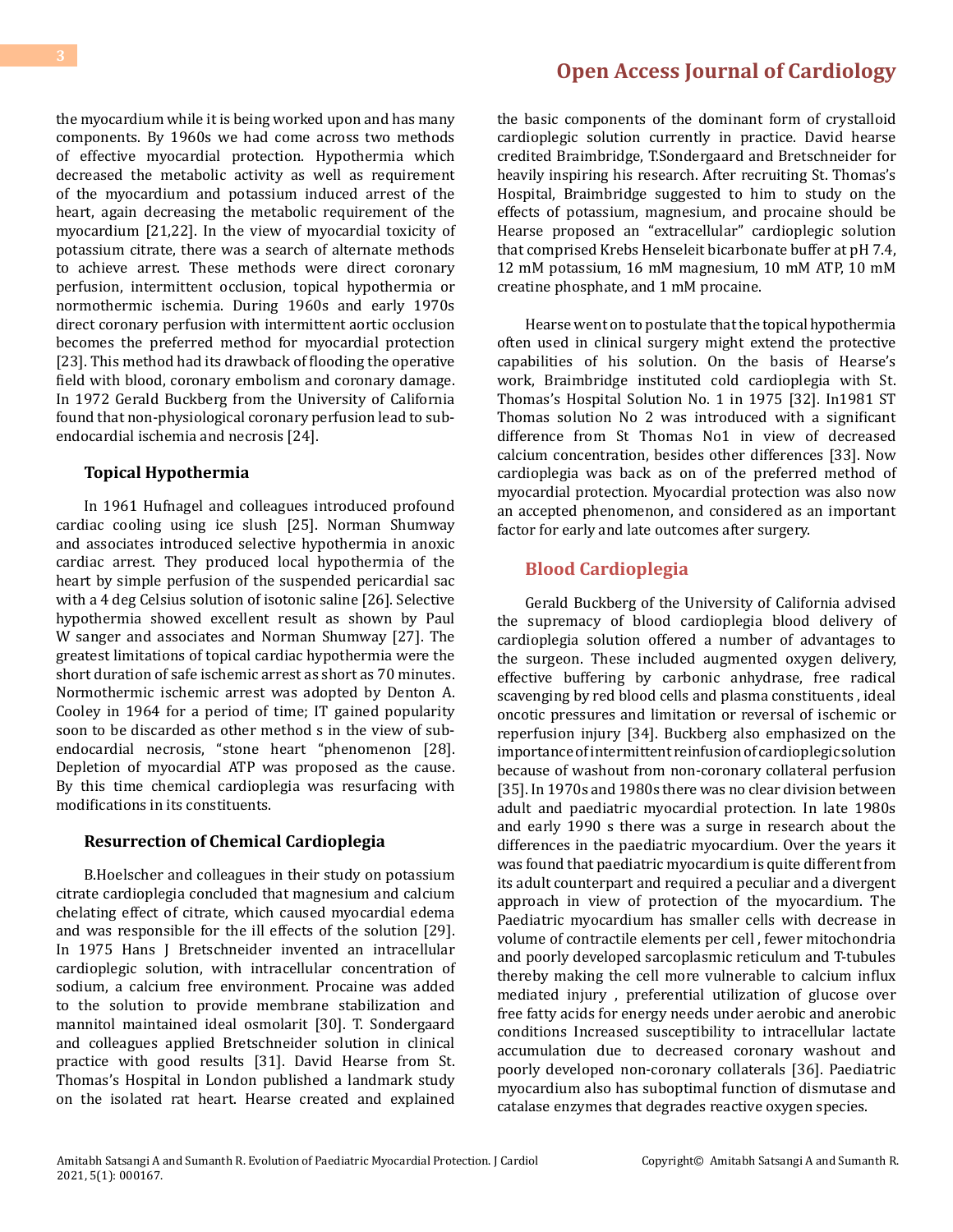These all differences made it mandatory to devise a specific plan for myocardial protection in paediatric population. 1990s there was advent of specific cardioplegia catering to the need of paediatric myocardium this was del nido cardioplegia being used in Boston's children hospital Massachusetts. This solution was made keeping in mind the requirements of paediatric myocardium. The del nido cardioplegia solution is an extracellular solution mixed with autologous blood obtained from the extracorporeal circuit. It is crystalloid: blood ratio of 4: 1. One dose of 20 ml/kg is calculated to obtain optimal myocardial protection for 90 min. The potassium concentration is > 25 mEq/l. The achieved myocardial temperature is < 15°C. The crystalloid solution includes Plasma-Lyte A as a basic solution, mannitol, magnesium sulfate, bicarbonate, potassium and lidocaine. Each constituent of this solution is meticulously chosen to cater to the nedds of paediatric myocardium. The del Nido cardioplegia contains a base solution of Plasma-Lyte A, which has an electrolyte composition similar to the extracellular fluid. It is important to note that there is no calcium in the base solution. The final calcium concentration of this cardioplegia can be described as trace because 20% of the delivered volume contains patient blood. Hyperosmotic mannitol has both properties to scavenge free radicals and reduce myocardial cell swelling.

Magnesium has been shown to be a natural calcium channel blocker. Due to this effect magnesium has been shown to improve ventricular recovery in hypothermic cardioplegia solutions when coupled with a low calcium level The del Nido cardioplegia mix uses sodium bicarbonate as a buffering agent to scavenge excessive hydrogen ions which assist in maintaining intracellular pH. For arresting the myocardium, del nido mix uses potassium as hyperkalemia provides rapid arrest and reliable recovery. Lidocaine a sodium channel blocker is also a component of del-nido solution, Sodium channel blockade increases the refractory period of the cardiac myocyte. When cardioplegia is given in an ideal environment without washout, this action is prolonged because the lidocaine remains in adequate concentrations to continually affect the myocardium. The del nido cardioplegia is delivered with 20 % by volume of blood, which provides a conducive environment for a finite period of aerobic metabolism following which it provides buffering properties to promote anaerobic glycolysis [37]. Presence of oxygenated patient's blood in the solution adds the benefits of blood cardioplegia to the solution. Such as a superior oxygen-carrying capacity, better osmotic properties and antioxidant capability and many more beneficial properties.

#### **The Current Scenario**

From past we acquired many methods to arrest and/or protect the heart.

We came across the following method

- Hypothermia, systemic and/or supplied by topical cooling [26].
- Global ischemia with continuous or intermittent aortic occlusion [38].
- • Aortic root or intracoronary perfusion with blood [23] and, when needed, electively induced ventricular fibrillation [39].

These modalities have been tried, tested, rejected and then again resurfaced and still are used in combination with each other till this date with cardioplegia playing the pivotal role. Over the years we have acquired immense knowledge about the paediatric myocardium, components and basics of myocardial protection have also been elucidated.

Myocardial protection is a meticulous amalgamation of the following components:<br>• Hypothermia

- **Hypothermia**
- **Cardioplegia**
- Avoidance of left ventricular distension
- Maintaining good venous drainage

#### **Hypothermia**

Hypothermia is used an adjunct to other methods for myocardial protection. Use of hypothermia allow reduction in the effective dose of potassium in cardioplegia solutions and thereby alleviate side effects of systemic hyperkalemia. Cold cardioplegia administration also assures longer period of cardiac arrest. How hypothermia exactly protects against ischemic damage is not precisely known but it has been shown to decrease metabolic needs of the cell, prevent calcium accumulation in the mitochondria and decrease sarcolemmal membrane permeability with reperfusion [39] It has been shown that the benefit of cardioplegia over hypothermia alone is minor at low temperatures (below 15°C), but becomes substantial when the temperature increases. Other workers have concluded that electromechanical arrest of the heart by itself decreases the myocardial oxygen demand by 90 %, and there is only slight 5% further reduction by decreasing the temperature to 11°C [40]. Cardioplegia Cardioplegia is defined as a technique involving single or repeated injections, infusions or perfusions into the aortic root or into the coronary vasculature of a hypo- or normothermic solution with intent to cause cardiac arrest and to protect the myocardium during aortic cross-clamping with global ischemia. The method by which cardioplegia provides myocardial protection is complex and many explanations are present.

#### **Three Additive Components of Cold Chemical Cardioplegia are** [40]

Chemical arrest or the sparing of cell energy through rapid induction of arrest in diastole.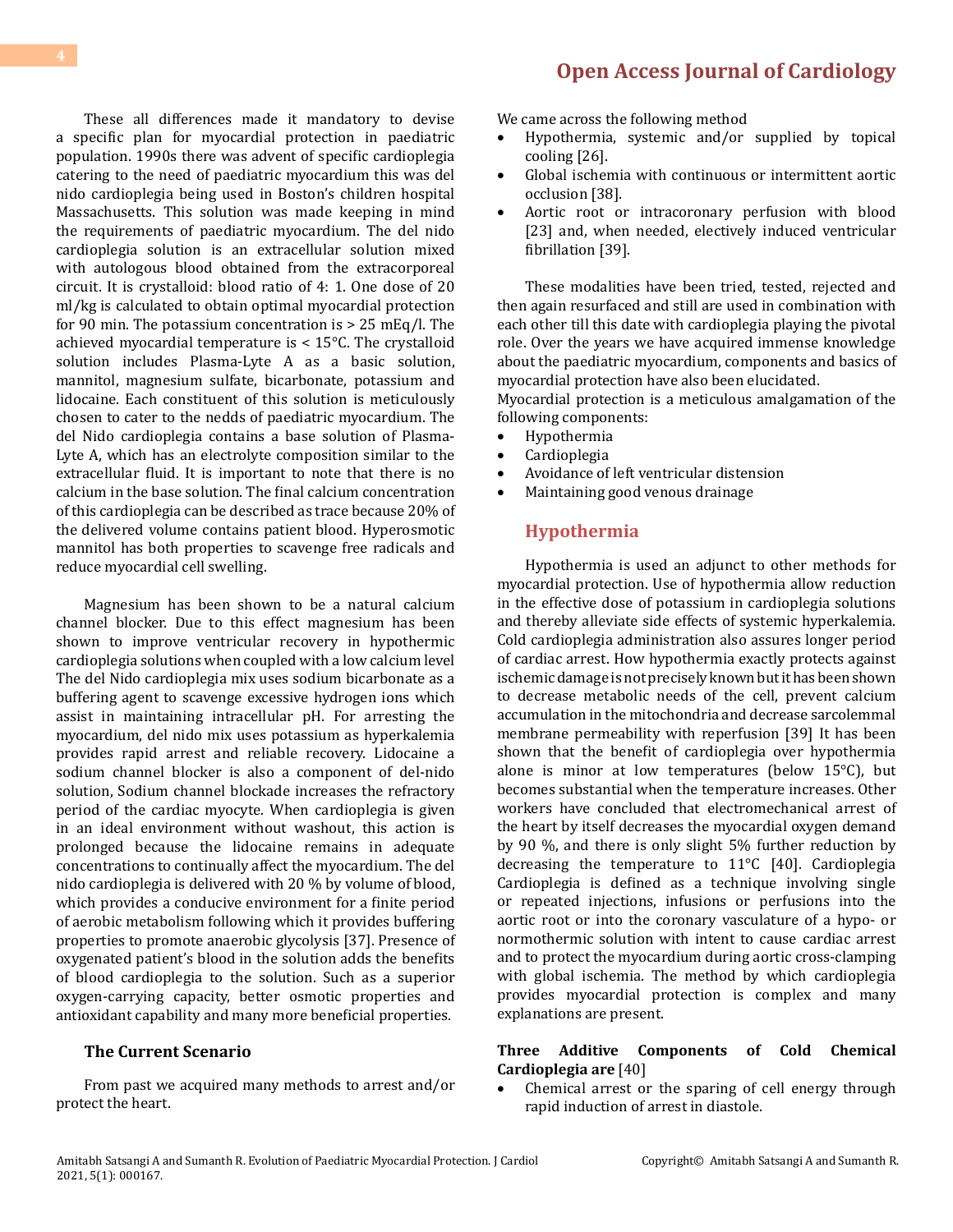- Hypothermia or slowing the rate of cellular reactions thereby delaying energy decay and other deleterious processes during ischemia.
- • Additional protection related to protective agents that prevent or reverse unfavourable ischemia-induced cellular changes.

Myocardial oxygen consumption decreases from 8 to 10 ml/100 g/min to 1 ml/100 g/min on induction of diastolic arrest at normothermia. It decreases further to 0.3ml/100 g/ min with hypothermia [36].

## **General Constituents of Cardioplegia Solutions**

- • Substrate: Even under arrested and hypothermic conditions some energy is needed to keep metabolic processes on for which metabolic substrates are required.
- • Buffers: These provide appropriate pH for continued myocardial metabolism irrespective of temperature.
- Membrane stabilization: The cell membrane is the myocardial subcellular structure at maximal risk of irreversible damage during aortic cross clamping.
- Osmolar agents: To minimize myocardial edema as a consequence of ischaemia, it is essential to ensure that cardioplegic perfusate has sufficient oncotic pressure to keep fluid in the intravascular space.

#### **Types of Cardioplegia used in Paediatric Patients:**

- $\triangleright$  Crystalloid cardioplegia
- $\triangleright$  Blood Cardioplegia

## **Crystalloid Cardioplegia**

Most of these have potassium levels between 10 mmol/L and 20 mmol/L. They protect the heart by ensuring electromechanical quiescence. Special additives include lidocaine, procaine, buffers and substrate. They can be broadly subclassified into two types:<br>Intracellular: These have no or lo

- Intracellular: These have no or low calcium and sodium. e.g. Bretschneider-HTK solution (Custodiol®).
- **Extracellular-** These have higher levels of sodium, calcium and magnesium. e.g. St Thomas II (Plegisol ®).

## **Conclusion**

We have come a long way from the past in order of our understanding in how to deal with the myocardium, specifically the paediatric myocardium. Through the shoulders of the giants we have decreased our morbidity and achieved superior results but we still have a long way to go There are a still a lot of questions unanswered and from our past experiences we can say how unpredictable the future can be we evolved from an era of exclusive potassium-based arrest to completely out-throwing the concept, wandered

around with many methods later on ending up accepting the hyperkalemic arrest. during the evolution we came across many innovative methods dealing with hypothermia (systemic as well as topical), inflow occlusion techniques, normothermic arrest without cardioplegia, electric shock fibrillatory arrest, use of acetyl cysteine to arrest the heart, potassium free cardioplegia, crude crystalloid cardioplegia, cardioplegia solutions containing various components catering to the various need of the arrested myocardium from substrates to membrane stabilizers, blood cardioplegia and most recently a cardioplegia specifically to cater to the need of the paediatric myocardium with all this history of about a century, it won't be an exaggeration to say that over the coming time our concepts will further change and the field shall keep on evolving. As said by T.S. Elliot "Time present and time past Are both perhaps present in time future, And time future contained in time past." Perhaps these words hold truth for myocardial protection as well. Though we need to have more customized approach and there is also presence of a solution tailored to the need of pediatric myocardium, the uniformity of distribution of the solution in the context of its worldwide use is still limited. There is further requirement of an acceptance of the fact of difference between the pediatric and adult myocardium and a requirement of an exclusive method to protect the unique myocardium in order to achieve superior results as compared to the past cardiac surgery is an ever-evolving field and there is no doubt that in the near future there will be better and focused pediatric myocardial protection, which shall lead to better patient management and decrease the morbidity as well as mortality associated with an improper myocardial protection.

## **References**

- 1. Braimbridge MV (1992) European origins of cardioplegia. Textb Cardioplegia Difficult Clin Probl Mt Kisco Futura, pp: 9-16.
- 2. [Najafi H, Henson D, Dye WS, Javid H, Hunter JA, et al.](https://pubmed.ncbi.nlm.nih.gov/4239601/)  [\(1969\) Left ventricular hemorrhagic necrosis. Ann](https://pubmed.ncbi.nlm.nih.gov/4239601/) [Thorac Surg 7\(6\): 550-561.](https://pubmed.ncbi.nlm.nih.gov/4239601/)
- 3. [Cooley DA, Frazier OH \(2000\) The Past 50 Years of](https://pubmed.ncbi.nlm.nih.gov/11080137/) [Cardiovascular Surgery. Circulation 102\(20 S4\): 87-93.](https://pubmed.ncbi.nlm.nih.gov/11080137/)
- 4. [Ringer S \(1883\) A further Contribution regarding the](https://pubmed.ncbi.nlm.nih.gov/16991336/)  [influence of the different Constituents of the Blood on](https://pubmed.ncbi.nlm.nih.gov/16991336/) [the Contraction of the Heart. J Physiol 4\(1\): 29-42.3.](https://pubmed.ncbi.nlm.nih.gov/16991336/)
- 5. Baetjer AM, McDonald CH (1932) The relation of the sodium, potassium, and calcium ions to the heart rhythmicity. Am J Physiol-Leg Content 99(3): 666-680.
- 6. [Zwikster GH, Boyd TE \(1935\) Reversible loss of the all](https://journals.physiology.org/doi/abs/10.1152/ajplegacy.1935.113.3.560)  [or none response in cold blooded hearts treated with](https://journals.physiology.org/doi/abs/10.1152/ajplegacy.1935.113.3.560)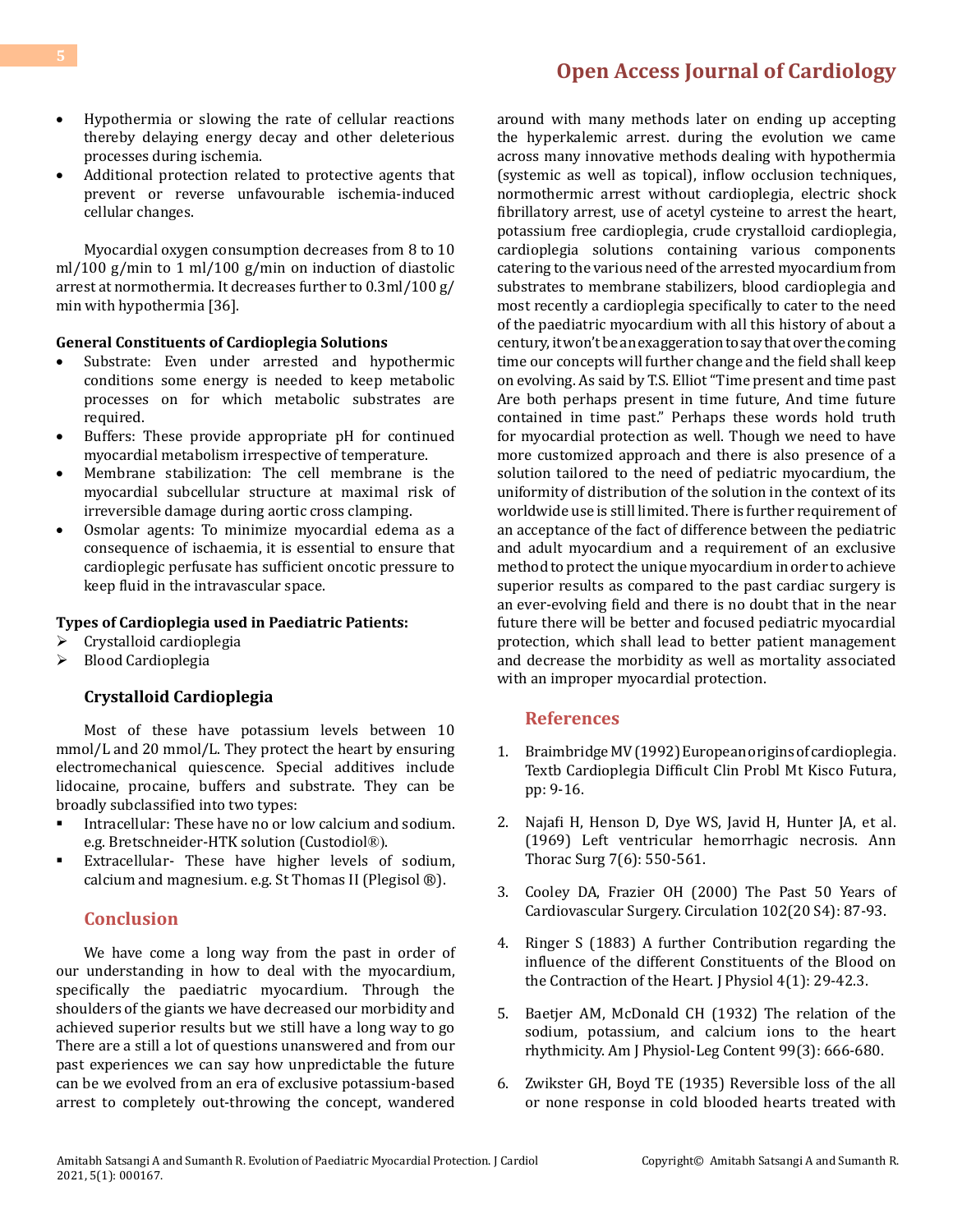[excess potassium. Am J Physiol-Leg Content 113\(3\):](https://journals.physiology.org/doi/abs/10.1152/ajplegacy.1935.113.3.560) [560-567.](https://journals.physiology.org/doi/abs/10.1152/ajplegacy.1935.113.3.560)

- 7. Adams F (1849) The genuine works of Hippocrates. Sydenham society.
- 8. [Ravishankar V \(2014\) March of cardiac surgery through](https://pubmed.ncbi.nlm.nih.gov/24623938/) [the decades. Med J Armed Forces India. 70\(1\): 3-4.](https://pubmed.ncbi.nlm.nih.gov/24623938/)
- 9. [Murray L, Hendren WH, Mayer JE, Rockoff MA \(2013\)](https://pubmed.ncbi.nlm.nih.gov/23932630/) [A thrill of extreme magnety": Robert E. Gross and the](https://pubmed.ncbi.nlm.nih.gov/23932630/) [beginnings of cardiac surgery. J Pediatr Surg 48\(8\):](https://pubmed.ncbi.nlm.nih.gov/23932630/) [1822-1825.](https://pubmed.ncbi.nlm.nih.gov/23932630/)
- 10. [Toledo-Pereyra LH \(2005\) Alfred Blalock. Surgeon,](https://pubmed.ncbi.nlm.nih.gov/16126626/) [educator, and pioneer in shock and cardiac research. J](https://pubmed.ncbi.nlm.nih.gov/16126626/) [Invest Surg 18\(4\):161-165.](https://pubmed.ncbi.nlm.nih.gov/16126626/)
- 11. [Crafoord C \(1945\) Congenital coarctation of the aorta](https://www.sciencedirect.com/science/article/pii/S0096558820318018) [and its surgical treatment. J Thorac Surg 14\(5\): 347-361.](https://www.sciencedirect.com/science/article/pii/S0096558820318018)
- 12. [Bigelow WG, Callaghan JC, Hopps JA \(1950\) General](https://pubmed.ncbi.nlm.nih.gov/15433219/) [hypothermia for experimental intracardiac surgery:](https://pubmed.ncbi.nlm.nih.gov/15433219/) [the use of electrophrenic respirations, an artificial](https://pubmed.ncbi.nlm.nih.gov/15433219/) [pacemaker for cardiac standstill, and radio-frequency](https://pubmed.ncbi.nlm.nih.gov/15433219/) [rewarming in general hypothermia. Ann Surg 132\(3\):](https://pubmed.ncbi.nlm.nih.gov/15433219/) [531-539.](https://pubmed.ncbi.nlm.nih.gov/15433219/)
- 13. [Lewis FJ, Taufic M \(1953\) Closure of atrial septal](https://pubmed.ncbi.nlm.nih.gov/13015312/) [defects with the aid of hypothermia; experimental](https://pubmed.ncbi.nlm.nih.gov/13015312/) [accomplishments and the report of one successful case.](https://pubmed.ncbi.nlm.nih.gov/13015312/) [Surgery 33\(1\): 52-59.](https://pubmed.ncbi.nlm.nih.gov/13015312/)
- 14. [JA G \(1954\) Application of a mechanical heart and lung](https://pubmed.ncbi.nlm.nih.gov/13154149/) [apparatus to cardiac surgery. Minn Med 37\(3\): 171-185.](https://pubmed.ncbi.nlm.nih.gov/13154149/)
- 15. [Lillehei CW, Cohen M, Warden HE, Varco RL \(1955\)](https://pubmed.ncbi.nlm.nih.gov/14396676/) [The direct-vision intracardiac correction of congenital](https://pubmed.ncbi.nlm.nih.gov/14396676/) [anomalies by controlled cross circulation; results in](https://pubmed.ncbi.nlm.nih.gov/14396676/) [thirty-two patients with ventricular septal defects,](https://pubmed.ncbi.nlm.nih.gov/14396676/) [tetralogy of Fallot, and atrioventricularis communis](https://pubmed.ncbi.nlm.nih.gov/14396676/) [defects. Surgery 38\(1\): 11-29.](https://pubmed.ncbi.nlm.nih.gov/14396676/)
- 16. [Melrose DG, Dreyer B, Bentall HH, Baker JBE \(1955\)](https://pubmed.ncbi.nlm.nih.gov/14382605/) [Elective cardiac arrest. The Lancet 269\(6879\): 21-23.](https://pubmed.ncbi.nlm.nih.gov/14382605/)
- 17. [Gerbode F, Melrose D \(1958\) The use of potassium arrest](https://pubmed.ncbi.nlm.nih.gov/13559564/) [in open cardiac surgery. Am J Surg 96\(2\): 221-227.](https://pubmed.ncbi.nlm.nih.gov/13559564/)
- 18. [Sealy WC, Young WG, Brown IW, Lesage A, Callaway HA,](https://jamanetwork.com/journals/jamasurgery/article-abstract/557047) [et al. \(1958\) Potassium, Magnesium, and Neostigmine](https://jamanetwork.com/journals/jamasurgery/article-abstract/557047) [for Controlled Cardioplegia: Studies on the Dog Using](https://jamanetwork.com/journals/jamasurgery/article-abstract/557047) [Extracorporeal Circulation and Hypothermia. AMA Arch](https://jamanetwork.com/journals/jamasurgery/article-abstract/557047) [Surg 77\(1\): 33-38.](https://jamanetwork.com/journals/jamasurgery/article-abstract/557047)
- 19. [Helmsworth JA, Kaplan S, Clark LC, McAdams AJ,](https://pubmed.ncbi.nlm.nih.gov/13627975/) [Matthews EC, et al. \(1959\) Myocardial injury associated](https://pubmed.ncbi.nlm.nih.gov/13627975/)

[with asystole induced with potassium citrate. Ann Surg](https://pubmed.ncbi.nlm.nih.gov/13627975/)  [149\(2\): 200-206.](https://pubmed.ncbi.nlm.nih.gov/13627975/)

- 20. McFarland JA (1960) Myocardial necrosis following elective cardiac arrest induced with potassium citrate. J Thorac Cardiovasc Surg 40: 200-208.
- 21. [Kolff WJ, Effler DB, Groves LK, Peereboom G, Aoyama](https://pubmed.ncbi.nlm.nih.gov/13317035/)  [S, et al. \(1956\) Elective cardiac arrest by the melrose](https://pubmed.ncbi.nlm.nih.gov/13317035/) [technic. potassium asystole for experimental cardiac](https://pubmed.ncbi.nlm.nih.gov/13317035/) [surgery. Clevel Clin Q 23\(2\): 98-104.](https://pubmed.ncbi.nlm.nih.gov/13317035/)
- 22. [Griepp RB, Stinson EB, Shumway NE \(1973\) Profound](https://pubmed.ncbi.nlm.nih.gov/4542864/) [local hypothermia for myocardial protection during](https://pubmed.ncbi.nlm.nih.gov/4542864/) [open-heart surgery. J Thorac Cardiovasc Surg 66\(5\):](https://pubmed.ncbi.nlm.nih.gov/4542864/) [731-741.](https://pubmed.ncbi.nlm.nih.gov/4542864/)
- 23. [Kay EB, Head LR, Nogueira C \(1958\) Direct coronary](https://pubmed.ncbi.nlm.nih.gov/13587260/) [artery perfusion for aortic valve surgery: Report of](https://pubmed.ncbi.nlm.nih.gov/13587260/) [technique. J Am Med Assoc 168\(13\): 1767-1768.](https://pubmed.ncbi.nlm.nih.gov/13587260/)
- 24. [Buckberg GD, Towers B, Paglia DE, Mulder DG, Maloney JV](https://pubmed.ncbi.nlm.nih.gov/5083573/) [\(1972\) Subendocardial ischemia after cardiopulmonary](https://pubmed.ncbi.nlm.nih.gov/5083573/) [bypass. J Thorac Cardiovasc Surg 64\(5\): 669-684.](https://pubmed.ncbi.nlm.nih.gov/5083573/)
- 25. [Hufnagel CA, Conrad PW, Schanno J, Pifarre R \(1961\)](https://pubmed.ncbi.nlm.nih.gov/13716595/) [Profound cardiac hypothermia. Ann Surg 153\(5\): 790-](https://pubmed.ncbi.nlm.nih.gov/13716595/) [793.](https://pubmed.ncbi.nlm.nih.gov/13716595/)
- 26. [Shumway NE, Lower RR, Stofer RC \(1959\) Selective](https://pubmed.ncbi.nlm.nih.gov/14446328/) [hypothermia of the heart in anoxic cardiac arrest. Surg](https://pubmed.ncbi.nlm.nih.gov/14446328/) [Gynecol Obstet 109: 750-754.](https://pubmed.ncbi.nlm.nih.gov/14446328/)
- 27. [Sanger PW, Robicsek F, Daugherty HK, Gallucci V,](https://www.sciencedirect.com/science/article/pii/S0022522319433977?via%3Dihub) [Lesage MA \(1966\) Topical cardiac hypothermia in lieu](https://www.sciencedirect.com/science/article/pii/S0022522319433977?via%3Dihub)  [of coronary perfusion. J Thorac Cardiovasc Surg 52\(4\):](https://www.sciencedirect.com/science/article/pii/S0022522319433977?via%3Dihub) [533-541.](https://www.sciencedirect.com/science/article/pii/S0022522319433977?via%3Dihub)
- 28. [Cooley DA, Reul GJ, Wukasch DC \(1972\) Ischemic](https://pubmed.ncbi.nlm.nih.gov/5016840/) [contracture of the heart:"stone heart." Am J Cardiol](https://pubmed.ncbi.nlm.nih.gov/5016840/)  [29\(4\): 575-577.](https://pubmed.ncbi.nlm.nih.gov/5016840/)
- 29. [Hoelscher B \(1967\) Studies by electron microscopy on](https://pubmed.ncbi.nlm.nih.gov/6025464/) [the effects of magnesium chloride-procaine amide or](https://pubmed.ncbi.nlm.nih.gov/6025464/) [potassium citrate on the myocardium in induced cardiac](https://pubmed.ncbi.nlm.nih.gov/6025464/)  [arrest. J Cardiovasc Surg \(Torino\). 8\(2\): 163-166.](https://pubmed.ncbi.nlm.nih.gov/6025464/)
- 30. [Bretschneider HJ, Hubner G, Knoll D, Lohr B, Nordbeck](https://pubmed.ncbi.nlm.nih.gov/239002/)  [H, et al. \(1975\) Myocardial resistance and tolerance](https://pubmed.ncbi.nlm.nih.gov/239002/)  [to ischemia: physiological and biochemical basis. J](https://pubmed.ncbi.nlm.nih.gov/239002/) [Cardiovasc Surg \(Torino\) 16\(3\): 241-260.](https://pubmed.ncbi.nlm.nih.gov/239002/)
- 31. [Sondergaard T, Berg E, Staffeldt I, Szczepanski K \(1975\)](https://pubmed.ncbi.nlm.nih.gov/1150735/) [Cardioplegic cardiac arrest in aortic surgery. J Cardiovasc](https://pubmed.ncbi.nlm.nih.gov/1150735/)  [Surg \(Torino\) 16\(3\): 288-290.](https://pubmed.ncbi.nlm.nih.gov/1150735/)
- 32. [Hearse DJ, Stewart DA, Braimbridge MV \(1976\) Cellular](https://pubmed.ncbi.nlm.nih.gov/939020/)